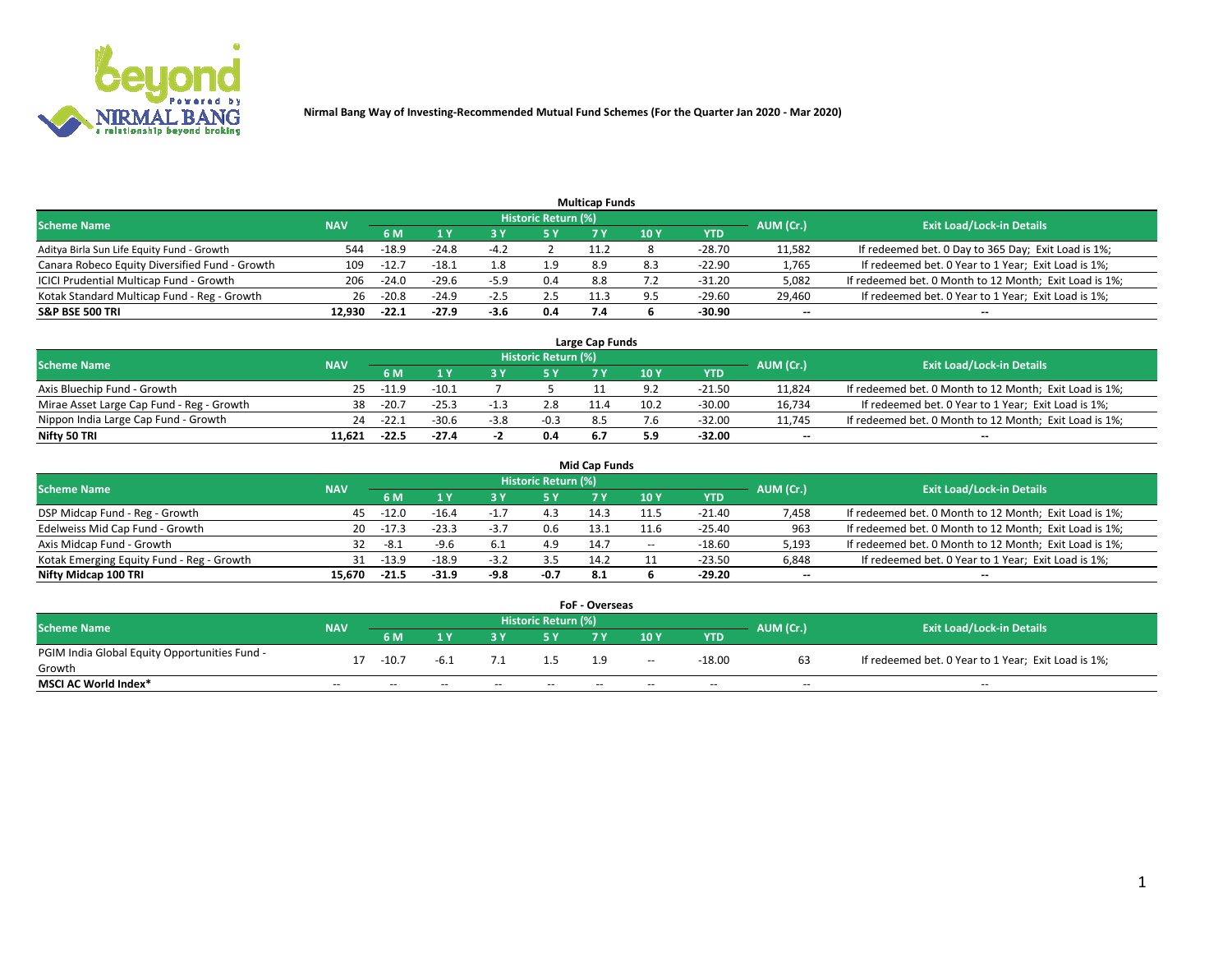

| Large & Midcap                                                                                           |       |         |         |        |               |      |      |          |                          |                                                     |  |  |  |  |
|----------------------------------------------------------------------------------------------------------|-------|---------|---------|--------|---------------|------|------|----------|--------------------------|-----------------------------------------------------|--|--|--|--|
| Historic Return (%)<br><b>Exit Load/Lock-in Details</b><br>AUM (Cr.)<br><b>Scheme Name</b><br><b>NAV</b> |       |         |         |        |               |      |      |          |                          |                                                     |  |  |  |  |
|                                                                                                          |       | 6 M     |         |        |               |      | 10Y  | YTD      |                          |                                                     |  |  |  |  |
| Canara Robeco Emerging Equities - Growth                                                                 | 74    | $-13.2$ | $-20.7$ |        | 4.6           | 16.8 | 14.2 | $-23.70$ | 5,597                    | If redeemed bet. 0 Year to 1 Year; Exit Load is 1%; |  |  |  |  |
| Invesco India Growth Opportunities Fund - Growth                                                         | 26.   | $-17.9$ | $-22.4$ |        |               | 10.1 | 8.7  | $-27.20$ | 2,498                    | If redeemed bet. 0 Year to 1 Year; Exit Load is 1%; |  |  |  |  |
| Principal Emerging Bluechip Fund - Growth                                                                | 81    | -14.3   |         | $-2.8$ | ـ . ـ         | 14.5 | 10.8 | $-25.00$ | 2,117                    | If redeemed bet. 0 Year to 1 Year; Exit Load is 1%; |  |  |  |  |
| NIFTY Large Midcap 250 TRI                                                                               | 5.243 | $-20.3$ | $-27.2$ | -3.9   | $1.4^{\circ}$ | ດາ   |      | -29.30   | $\overline{\phantom{a}}$ | $-$                                                 |  |  |  |  |

| <b>Focused Funds</b>             |            |         |         |      |                     |                 |                 |          |           |                                                        |  |  |  |
|----------------------------------|------------|---------|---------|------|---------------------|-----------------|-----------------|----------|-----------|--------------------------------------------------------|--|--|--|
| <b>Scheme Name</b>               | <b>NAV</b> |         |         |      | Historic Return (%) |                 |                 |          |           | <b>Exit Load/Lock-in Details</b>                       |  |  |  |
|                                  |            | 6 M     |         |      |                     |                 | 10 Y            | YTD      | AUM (Cr.) |                                                        |  |  |  |
| Axis Focused 25 Fund - Growth    | 24         | $-11.8$ | $-12.3$ |      | 5.4                 | 10.9            | $- -$           | $-23.30$ | 9,764     | If redeemed bet. 0 Month to 12 Month; Exit Load is 1%; |  |  |  |
| SBI Focused Equity Fund - Growth | 122        | $-9.8$  |         |      | 5.6                 | 11 <sub>0</sub> | 13 <sup>2</sup> | $-20.80$ | 8.264     | If redeemed bet. 0 Year to 1 Year; Exit Load is 1%;    |  |  |  |
| <b>S&amp;P BSE 500 TRI</b>       | 12.930     | $-22.1$ | $-27.9$ | -3.0 | 0.4                 |                 |                 | -30.90   | $\sim$    | $- -$                                                  |  |  |  |

|                                                |            |         |         |                     |        | <b>Small Cap Funds</b> |       |            |           |                                                     |
|------------------------------------------------|------------|---------|---------|---------------------|--------|------------------------|-------|------------|-----------|-----------------------------------------------------|
| <b>Scheme Name</b>                             | <b>NAV</b> |         |         | Historic Return (%) |        |                        |       |            | AUM (Cr.) | <b>Exit Load/Lock-in Details</b>                    |
|                                                |            | 6 M     |         |                     | 5 Y    |                        | 10Y   | <b>YTD</b> |           |                                                     |
| Franklin India Smaller Companies Fund - Growth | 36         | $-24.1$ | $-34.1$ | $-10.5$             | $-1.6$ | 12.1                   | 10.5  | $-28.40$   | 6.628     | If redeemed bet. 0 Year to 1 Year; Exit Load is 1%; |
| HDFC Small Cap Fund - Growth                   | 27         | $-28.3$ | $-38.2$ | $-6.1$              | 0.8    | 8.8                    |       | $-29.90$   | 9,154     | If redeemed bet. 0 Year to 1 Year; Exit Load is 1%; |
| L&T Emerging Businesses Fund - Reg - Growth    | 16         | $-27.5$ | $-36.3$ | $-8.3$              | 1.4    | $- -$                  | $- -$ | $-31.30$   | 5,606     | If redeemed bet. 0 Year to 1 Year; Exit Load is 1%; |
| SBI Small Cap Fund - Growth                    | 42         | $-14.8$ | $-18.8$ |                     |        | 19.2                   | 14.7  | $-21.90$   | 3,476     | If redeemed bet. 0 Year to 1 Year; Exit Load is 1%; |
| Nifty Smallcap 100 TRI                         | 4.683      | $-29.7$ | -41.7   | $-16.9$             | $-6.7$ | 3.6                    | 1.8   | -34.60     | $\sim$    | $- -$                                               |

## **ELSS Schemes (Tax Saving u/s 80-C)**

| <b>Scheme Name</b>                           | <b>NAV</b> |         |         | <b>Historic Return (%)</b> |               |                          |      |          | AUM (Cr.) | <b>Exit Load/Lock-in Details</b> |
|----------------------------------------------|------------|---------|---------|----------------------------|---------------|--------------------------|------|----------|-----------|----------------------------------|
|                                              |            | 6 M     | 1 Y     | 73 Y                       | <b>5Y</b>     | 7 Y                      | 10Y  | YTD      |           |                                  |
| Aditya Birla Sun Life Tax Relief 96 - Growth | 24         | $-16.2$ | $-22.7$ | -1.1                       | .9.           |                          | 8.2  | $-25.20$ | 10,073    | Nil                              |
| Axis Long Term Equity Fund - Growth          | 38         | $-12.2$ | $-12.5$ |                            |               | 14.9                     | 13.4 | $-23.00$ | 21,659    | Nil                              |
| Canara Robeco Equity Tax Saver Fund - Growth | 52         | $-13.4$ | $-18.7$ |                            | 1.8           | 9.2                      |      | $-23.30$ | 1,036     | Nil                              |
| Invesco India Tax Plan - Growth              | 40         | $-15.7$ | $-21.7$ |                            |               | 11 <sup>1</sup>          | ο    | -25.90   | 1,028     | Nil                              |
| Mirae Asset Tax Saver Fund - Reg - Growth    | 14         | $-19.3$ | $-23.1$ | 0.5                        | $\sim$ $\sim$ | $\overline{\phantom{a}}$ | --   | $-29.30$ | 3,282     | Nil                              |
| <b>S&amp;P BSE 200 TRI</b>                   | 4.192      | $-21.9$ | $-27.2$ | $-2.9$                     | 0.7           |                          | 6.2  | $-31.00$ | $\sim$    | $- -$                            |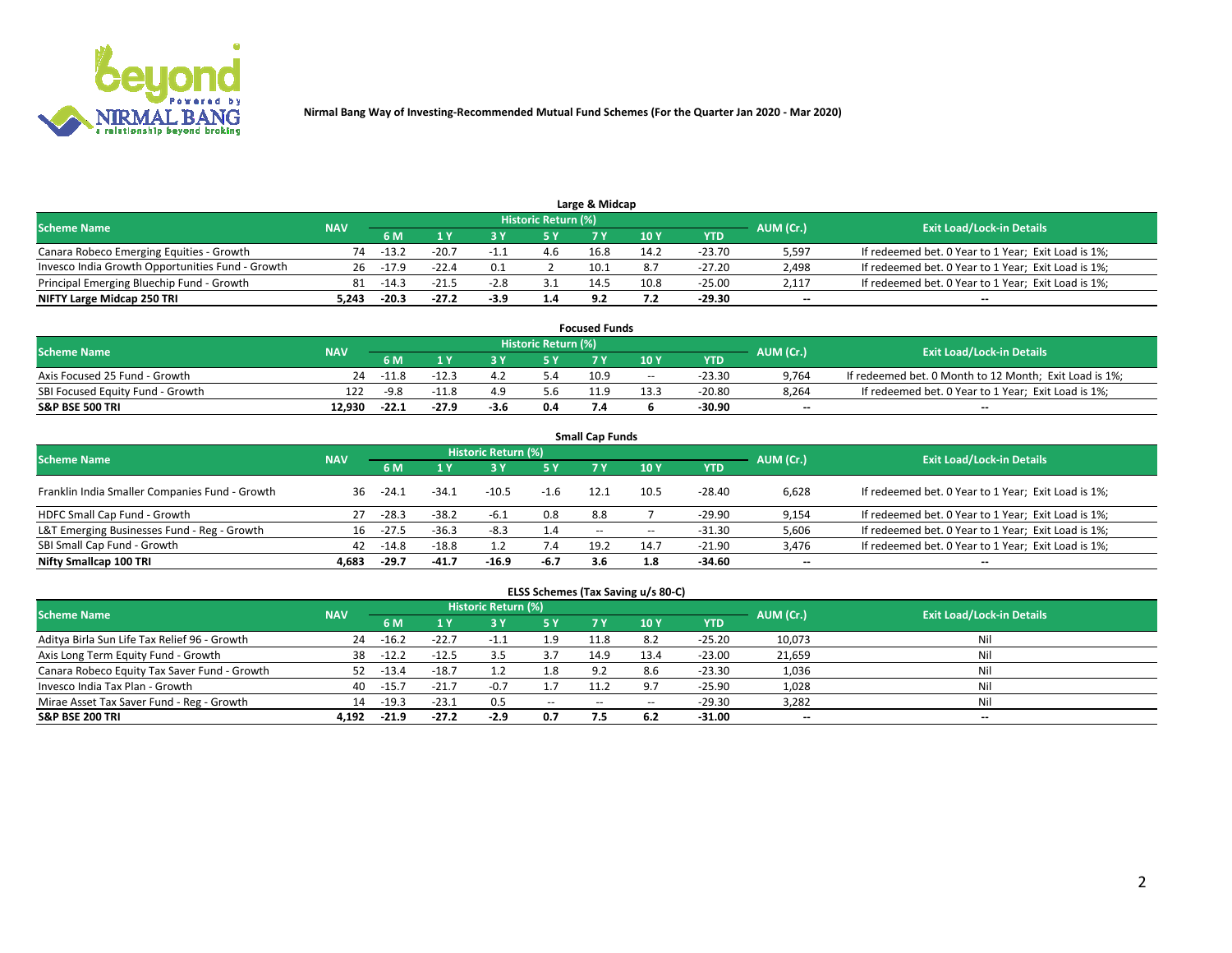

| <b>Contra/Value Fund</b>                                                                                        |        |         |         |        |        |     |                 |            |        |                                                     |  |  |  |  |
|-----------------------------------------------------------------------------------------------------------------|--------|---------|---------|--------|--------|-----|-----------------|------------|--------|-----------------------------------------------------|--|--|--|--|
| <b>Historic Return (%)</b><br><b>Exit Load/Lock-in Details</b><br>AUM (Cr.)<br><b>Scheme Name</b><br><b>NAV</b> |        |         |         |        |        |     |                 |            |        |                                                     |  |  |  |  |
|                                                                                                                 |        | 6 M     |         |        | 5 Y    |     | 10 <sub>Y</sub> | <b>YTD</b> |        |                                                     |  |  |  |  |
| Kotak India EQ Contra Fund - Reg - Growth                                                                       | 39     | -21.1   | $-26$   | -1.3   | 1.2    |     |                 | $-29.70$   | 866    | If redeemed bet. 0 Year to 1 Year; Exit Load is 1%; |  |  |  |  |
| Invesco India Contra Fund - Growth                                                                              | 36     | $-18.2$ | $-25.6$ | $-1.2$ | 2.5    |     | - Q 1           | $-26.80$   | 4,669  | If redeemed bet. 0 Year to 1 Year; Exit Load is 1%; |  |  |  |  |
| UTI Value Opportunities Fund - Growth                                                                           | 47     | -17.5   | $-23.5$ | $-2.9$ | $-1.3$ | 6.4 | ó.9             | -27.40     | 4,403  | If redeemed bet. 0 Year to 1 Year; Exit Load is 1%; |  |  |  |  |
| Nippon India Value Fund - Growth                                                                                | 53     | $-21.3$ | -27.7   |        | 0.1    | 8.4 | 6.4             | -29.20     | 2,948  | If redeemed bet. 0 Year to 1 Year; Exit Load is 1%; |  |  |  |  |
| S&P BSE 500 TRI                                                                                                 | 12.930 | $-22.1$ | -27.9   | -3.6   | 0.4    |     |                 | -30.90     | $\sim$ | --                                                  |  |  |  |  |

|                                                                           |            |         |         |                          |        | Sector/Thematic |                          |            |                          |                                                        |
|---------------------------------------------------------------------------|------------|---------|---------|--------------------------|--------|-----------------|--------------------------|------------|--------------------------|--------------------------------------------------------|
| <b>Scheme Name</b>                                                        | <b>NAV</b> |         |         | Historic Return (%)      |        |                 |                          |            | AUM (Cr.)                | <b>Exit Load/Lock-in Details</b>                       |
|                                                                           |            | 6 M     | 1 Y     | 73 Y                     | 15 Y   | 7 Y             | 10Y                      | <b>YTD</b> |                          |                                                        |
| Canara Robeco Consumer Trends Fund - Reg -<br>Growth                      | 32         | $-14.1$ | $-17.5$ | 1.6                      | 4.5    | 11.5            |                          | $-24.30$   | 392                      | If redeemed bet. 0 Year to 1 Year; Exit Load is 1%;    |
| Mirae Asset Great Consumer Fund - Growth                                  | 28         | $-15.7$ | $-20.5$ |                          |        | 12.1            | $\overline{\phantom{a}}$ | $-25.90$   | 986                      | If redeemed bet. 0 Year to 1 Year; Exit Load is 1%;    |
| ICICI Prudential Technology Fund - Growth                                 | 42         | $-29.5$ | $-28.3$ | 1.3                      | 0.1    |                 | 10.7                     | $-27.50$   | 388                      | If redeemed bet. 0 Day to 15 Day; Exit Load is 1%;     |
| Nippon India Pharma Fund - Growth                                         | 134        | $-4.1$  | $-10.7$ | $-0.9$                   | $-0.4$ | 10.7            | 11.1                     | $-11.60$   | 2,421                    | If redeemed bet. 0 Year to 1 Year; Exit Load is 1%;    |
| BNP Paribas India Consumption Fund - Reg - Growth                         | 10         | $-7.7$  | $-7.6$  | $\overline{\phantom{m}}$ | $- -$  | $- -$           | $- -$                    | $-19.60$   | 534                      | If redeemed bet. 0 Month to 12 Month; Exit Load is 1%; |
| ICICI Prudential Banking and Financial Services Fund -<br>Retail - Growth | 44         | $-25.6$ | $-31.4$ | $-4.3$                   | 3.3    | 11.2            | 11.3                     | $-36.60$   | 3,372                    | If redeemed bet. 0 Day to 15 Day; Exit Load is 1%;     |
| <b>S&amp;P BSE 500 TRI</b>                                                | 12.930     | $-22.1$ | $-27.9$ | -3.6                     | 0.4    | 7.4             |                          | -30.90     | $\overline{\phantom{a}}$ | $- -$                                                  |

|                                                            |            |         |         |                     |        |           | <b>Dynamic Asset Allocation Funds</b> |            |                          |                                                          |
|------------------------------------------------------------|------------|---------|---------|---------------------|--------|-----------|---------------------------------------|------------|--------------------------|----------------------------------------------------------|
| <b>Scheme Name</b>                                         | <b>NAV</b> |         |         | Historic Return (%) |        |           |                                       |            | AUM (Cr.)                | <b>Exit Load/Lock-in Details</b>                         |
|                                                            |            | 6 M     |         | 73 Y                | 5 Y    | <b>7Y</b> | 10Y                                   | <b>YTD</b> |                          |                                                          |
| ICICI Prudential Balanced Advantage Fund - Reg -<br>Growth | 30         | $-14.4$ | $-15$   | $-0.1$              | 3.3    | 8.6       |                                       | $-21.60$   | 28,092                   | If redeemed bet. 0 Year to 1 Year; Exit Load is 1%;      |
| Invesco India Dynamic Equity Fund - Growth                 | 24         | $-13.2$ | $-15.2$ | $-0.2$              |        | 8.7       |                                       | $-19.30$   | 838                      | If redeemed bet. 0 Month to 3 Month; Exit Load is 0.25%; |
| Nippon India Balanced Advantage Fund - Growth              | 79         | $-10.6$ | $-11.9$ | 1.4                 |        | 9.3       | 8.7                                   | $-15.80$   | 2,956                    | If redeemed bet. 0 Month to 12 Month; Exit Load is 1%;   |
| HDFC Balanced Advantage Fund - Growth                      | 145        | $-21.7$ | $-26.8$ | $-2.6$              | 1.6    | 7.3       |                                       | $-27.90$   | 40,920                   | If redeemed bet. 0 Year to 1 Year; Exit Load is 1%;      |
| SBI Dynamic Asset Allocation Fund - Reg - Growth           | 11         | $-13.0$ | $-14.6$ | 0.2                 | $\sim$ | --        | --                                    | $-18.10$   | 614                      | If redeemed bet. 0 Month to 12 Month; Exit Load is 1%;   |
| NIFTY 50 Hybrid Composite Debt 65:35 Index                 | 8,323      | $-13.8$ | $-15.2$ | 1.6                 | 3.3    | 7.5       |                                       | $-21.20$   | $\overline{\phantom{a}}$ | $- -$                                                    |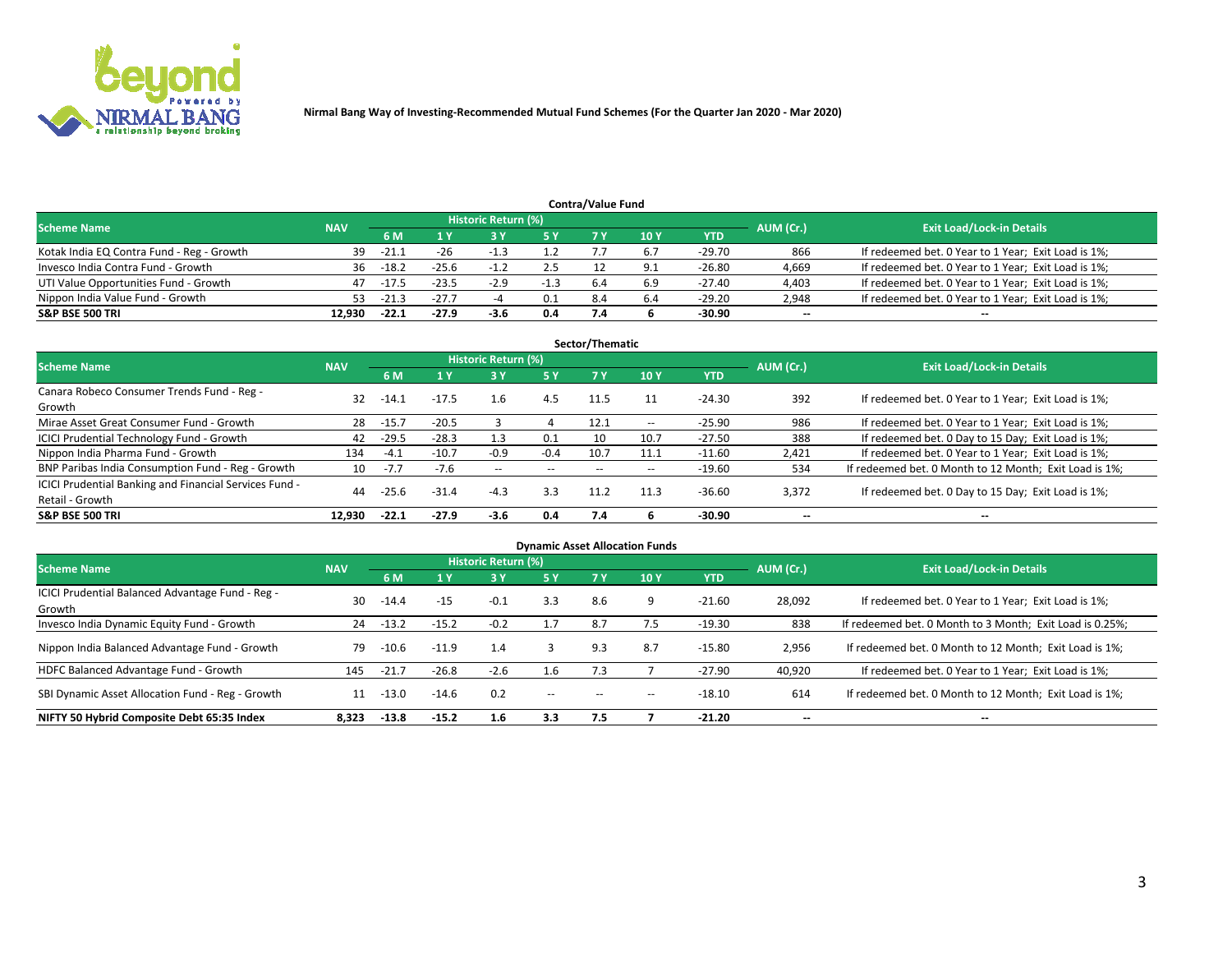

|                                                                                                          |       |         |         |      |       | <b>Hybrid Aggressive</b> |      |            |        |                                                        |  |  |  |  |
|----------------------------------------------------------------------------------------------------------|-------|---------|---------|------|-------|--------------------------|------|------------|--------|--------------------------------------------------------|--|--|--|--|
| Historic Return (%)<br><b>Exit Load/Lock-in Details</b><br>AUM (Cr.)<br><b>Scheme Name</b><br><b>NAV</b> |       |         |         |      |       |                          |      |            |        |                                                        |  |  |  |  |
|                                                                                                          |       | 6 M     | 1 Y     |      | 5 Y   |                          | 10 Y | <b>YTD</b> |        |                                                        |  |  |  |  |
| ICICI Prudential Equity & Debt Fund - Growth                                                             | 105   | $-17.8$ | $-21.5$ | -2.6 | 2.5   | 9.6                      | 9.8  | $-25.30$   | 20,611 | If redeemed bet. 0 Year to 1 Year; Exit Load is 1%;    |  |  |  |  |
| Mirae Asset Hybrid - Equity Fund - Reg - Growth                                                          | 12    | $-14.7$ | $-17.9$ | 0.5  | $- -$ | $- -$                    |      | $-23.10$   | 3,424  | If redeemed bet. 0 Year to 1 Year; Exit Load is 1%;    |  |  |  |  |
| SBI Equity Hybrid Fund - Growth                                                                          | 118   | -11.1   | $-11.3$ |      | 4.3   | 11.4                     |      | $-19.10$   | 32,470 | If redeemed bet. 0 Month to 12 Month; Exit Load is 1%; |  |  |  |  |
| Canara Robeco Equity Hybrid Fund - Growth                                                                | 139   | -8.t    | $-11.6$ | 2.4  | 4.2   | 10.7                     | 9.8  | $-17.30$   | 3,071  | If redeemed bet. 0 Year to 1 Year; Exit Load is 1%;    |  |  |  |  |
| NIFTY 50 Hybrid Composite Debt 65:35 Index                                                               | 8.323 | $-13.8$ | $-15.2$ | 1.6  | 3.3   | 7.5                      |      | $-21.20$   | $\sim$ | $- -$                                                  |  |  |  |  |

|                                            |            |           |                                  |     |     | <b>Arbitrage Fund</b> |            |        |                                                          |
|--------------------------------------------|------------|-----------|----------------------------------|-----|-----|-----------------------|------------|--------|----------------------------------------------------------|
| <b>Scheme Name</b>                         | <b>NAV</b> | AUM (Cr.) | <b>Exit Load/Lock-in Details</b> |     |     |                       |            |        |                                                          |
|                                            |            | 1 M       | } M                              | 6 M |     |                       | <b>YTD</b> |        |                                                          |
| IDFC Arbitrage Fund - Reg - Growth         | 25         | -6.0      |                                  |     | 6.2 |                       | 5.90       | 12,007 | If redeemed bet. 0 Month to 1 Month; Exit Load is 0.25%; |
| Kotak Equity Arbitrage Fund - Reg - Growth | 28         | -8.4      |                                  |     |     |                       | 6.80       | 17,662 | If redeemed bet. 0 Day to 30 Day; Exit Load is 0.25%;    |
| Nippon India Arbitrage Fund - Growth       | 20         | 6.5       |                                  |     | b.3 |                       | 6.20       | 10,423 | If redeemed bet. 0 Month to 1 Month; Exit Load is 0.25%; |

|                                          |            |           |                                  |                          |                          | <b>Equity Saver</b> |               |            |                          |                                                        |
|------------------------------------------|------------|-----------|----------------------------------|--------------------------|--------------------------|---------------------|---------------|------------|--------------------------|--------------------------------------------------------|
| Scheme Name                              | <b>NAV</b> | AUM (Cr.) | <b>Exit Load/Lock-in Details</b> |                          |                          |                     |               |            |                          |                                                        |
|                                          |            | 6 M       |                                  |                          | 5 Y                      |                     | $\sqrt{10}$ Y | <b>YTD</b> |                          |                                                        |
| Axis Equity Saver Fund - Reg - Growth    |            | $-1$      |                                  |                          | $\sim$                   | $- -$               | $- -$         | $-12.10$   | 793                      | If redeemed bet. 0 Month to 12 Month; Exit Load is 1%; |
| Kotak Equity Savings Fund - Reg - Growth |            | $-1$      |                                  |                          | 4.3                      | $- -$               | $- -$         | $-12.00$   | 1.712                    | If redeemed bet. 0 Year to 1 Year; Exit Load is 1%;    |
| CRISIL Hybrid 50+50 - Moderate Index*    |            | $- -$     | $-$                              | $\overline{\phantom{a}}$ | $\overline{\phantom{a}}$ | $\sim$              | --            | $\sim$     | $\overline{\phantom{a}}$ | $- -$                                                  |

| <b>Liquid Funds</b>              |            |        |     |                            |     |                          |            |                 |           |                                  |  |  |  |  |
|----------------------------------|------------|--------|-----|----------------------------|-----|--------------------------|------------|-----------------|-----------|----------------------------------|--|--|--|--|
| Scheme Name                      | <b>NAV</b> |        |     | <b>Historic Return (%)</b> |     |                          | <b>YTM</b> | Avg             | AUM (Cr.) | <b>Exit Load/Lock-in Details</b> |  |  |  |  |
|                                  |            | 1 W.   | 2 W | 1 M                        | 3M  | 71 Y                     |            | <b>Maturity</b> |           |                                  |  |  |  |  |
| Axis Liquid Fund - Growth        | 2,186      | $-0.3$ |     |                            | 4.9 |                          | 44.ز       | 0.10            | 30,919    | *Ref Footnote                    |  |  |  |  |
| IDFC Cash Fund - Reg - Growth    | 2.382      | $-4.1$ | 0.5 |                            | 4.4 |                          | 5.34       | 0.08            | 9,121     | *Ref Footnote                    |  |  |  |  |
| Kotak Liquid Fund - Reg - Growth | 3,985      | $-3.9$ | 0.9 |                            | 4.5 |                          |            | 0.09            | 25,945    | *Ref Footnote                    |  |  |  |  |
| <b>CRISIL Liquid Fund Index</b>  | $\sim$     | 0.7    | 2.1 |                            | 5.1 | $\overline{\phantom{a}}$ | $- -$      | $\sim$          | $\sim$    | $\sim$                           |  |  |  |  |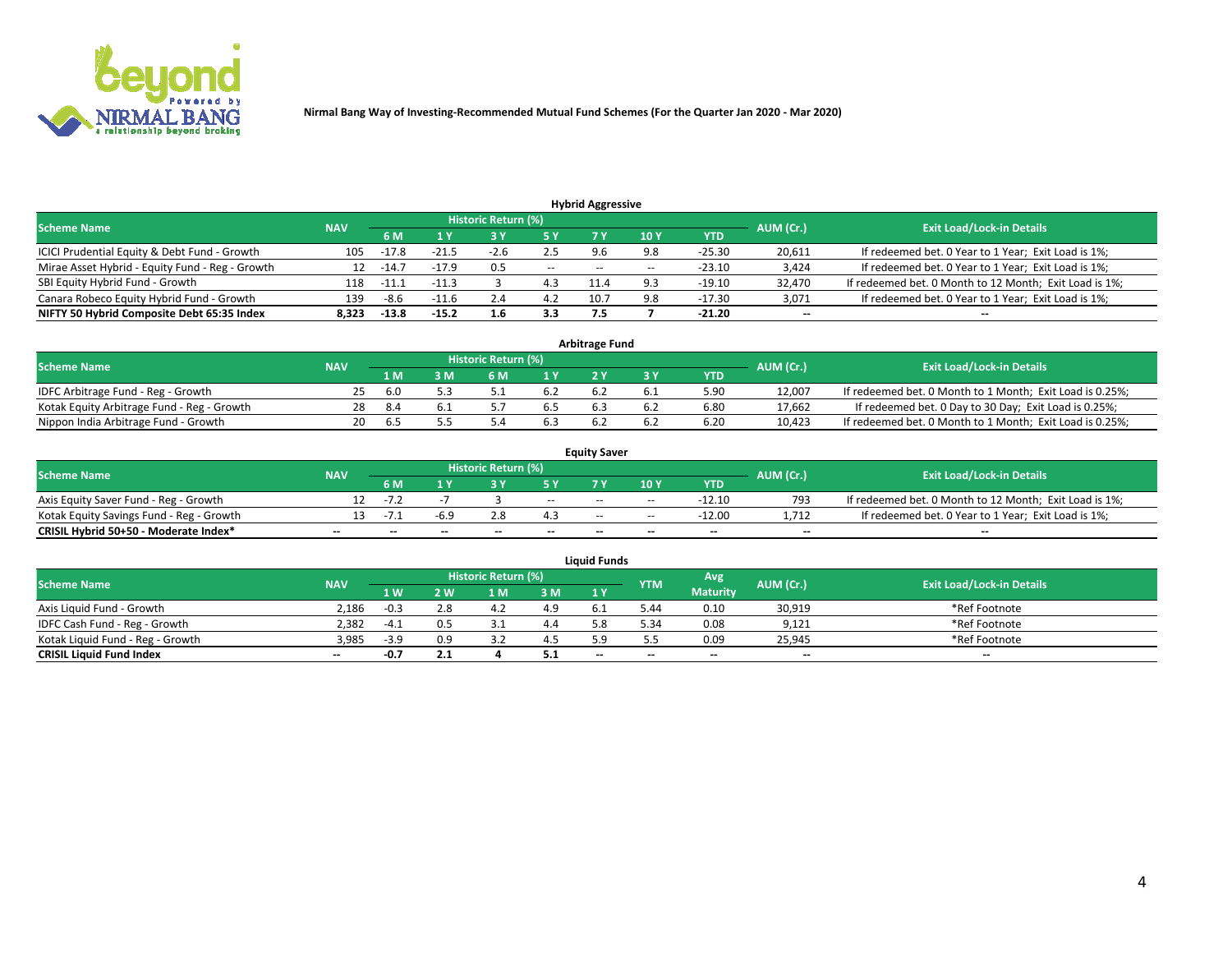

| <b>Ultra Short Fund</b>                       |            |      |     |                     |        |     |            |                 |           |                                  |  |  |  |
|-----------------------------------------------|------------|------|-----|---------------------|--------|-----|------------|-----------------|-----------|----------------------------------|--|--|--|
| <b>Scheme Name</b>                            | <b>NAV</b> |      |     | Historic Return (%) |        |     | <b>YTM</b> | Avg             | AUM (Cr.) | <b>Exit Load/Lock-in Details</b> |  |  |  |
|                                               |            | 1 M  | 3 M | 6 M                 | 1 Y    | 3 Y |            | <b>Maturity</b> |           |                                  |  |  |  |
| IDFC Ultra Short Term Fund - Reg - Growth     |            | -3.3 | 2.9 | 4.9                 | 6.7    | $-$ | 5.88       | 0.43            | 5,798     | Nil                              |  |  |  |
| Sundaram Ultra Short Term Fund - Reg - Growth |            | -3.3 |     |                     | $\sim$ | --  | .69 د      | 0.37            | 335       | Nil                              |  |  |  |
| L&T Ultra Short Term Fund - Growth            | 32         | - 3  | 2.6 | -4.5                | 6.3    | 69  | 5.82       | 0.41            | 2,786     | Nil                              |  |  |  |
| <b>NIFTY Ultra Short Duration Debt Index</b>  | 4,036      | 0.9  | 4.6 | 5.6                 |        |     | $\sim$     | $-$             | $- -$     | $- -$                            |  |  |  |

| <b>Money Market Fund</b>                                   |            |        |     |                     |        |    |            |                 |           |                                  |  |  |  |
|------------------------------------------------------------|------------|--------|-----|---------------------|--------|----|------------|-----------------|-----------|----------------------------------|--|--|--|
| <b>Scheme Name</b>                                         | <b>NAV</b> |        |     | Historic Return (%) |        |    | <b>YTM</b> | 'Avg            | AUM (Cr.) | <b>Exit Load/Lock-in Details</b> |  |  |  |
|                                                            |            | 1 M    | 3 M | 6 M                 | 1 Y    | 3Y |            | <b>Maturity</b> |           |                                  |  |  |  |
| Aditya Birla Sun Life Money Manager Fund - Reg -<br>Growth | 266        | -6.1   |     | 4.4                 | 6.6    |    | 6.09       | 0.64            | 13,471    | Nil                              |  |  |  |
| Franklin India Savings Fund - Growth                       | 37         | $-4.5$ |     | 4.6                 | 6.9    |    | 5.77       | 0.40            | 4,568     | Nil                              |  |  |  |
| Nippon India Money Market Fund - Growth                    | 3,008      | $-1.8$ | 3.4 |                     | 6.9    |    | 5.8        | 0.35            | 5,827     | Nil                              |  |  |  |
| <b>CRISIL Liquid Fund Index</b>                            | $- -$      | 4.0    | 5.1 |                     | $\sim$ | -- | --         | $\sim$          | $\sim$    | $\sim$                           |  |  |  |

| <b>Short Term Fund</b>                          |            |         |        |                     |     |            |            |                 |           |                                  |  |  |  |  |
|-------------------------------------------------|------------|---------|--------|---------------------|-----|------------|------------|-----------------|-----------|----------------------------------|--|--|--|--|
| <b>Scheme Name</b>                              | <b>NAV</b> |         |        | Historic Return (%) |     |            | <b>YTM</b> | Avg             | AUM (Cr.) | <b>Exit Load/Lock-in Details</b> |  |  |  |  |
|                                                 |            | 1 M     | 3 M    | 6 M                 | 1 Y | <b>3 Y</b> |            | <b>Maturity</b> |           |                                  |  |  |  |  |
| Axis Short Term Fund - Growth                   | 22         | $-25.8$ | $-0.5$ |                     |     | 6.8        | 6.63       | 3.20            | 5,398     | Nil                              |  |  |  |  |
| HDFC Short Term Debt Fund - Growth              | 22         | $-26.2$ | 0.5    | 4.2                 | 7.3 |            | 6.85       | 2.94            | 12,216    | Nil                              |  |  |  |  |
| IDFC Bond Fund - Short Term Plan - Reg - Growth | 40         | $-27.6$ |        |                     | 6.6 | 6.8        | 6.42       | 2.07            | 12,341    | Nil                              |  |  |  |  |
| Kotak Bond Short Term Fund - Reg - Growth       | 37         | $-21.7$ |        |                     | 7.2 | 6.7        | 6.84       | 3.07            | 11,560    | Nil                              |  |  |  |  |
| L&T Short Term Bond Fund - Reg - Growth         | 19.        | $-21.4$ |        |                     | 6.8 |            | 6.29       | 2.18            | 5,190     | Nil                              |  |  |  |  |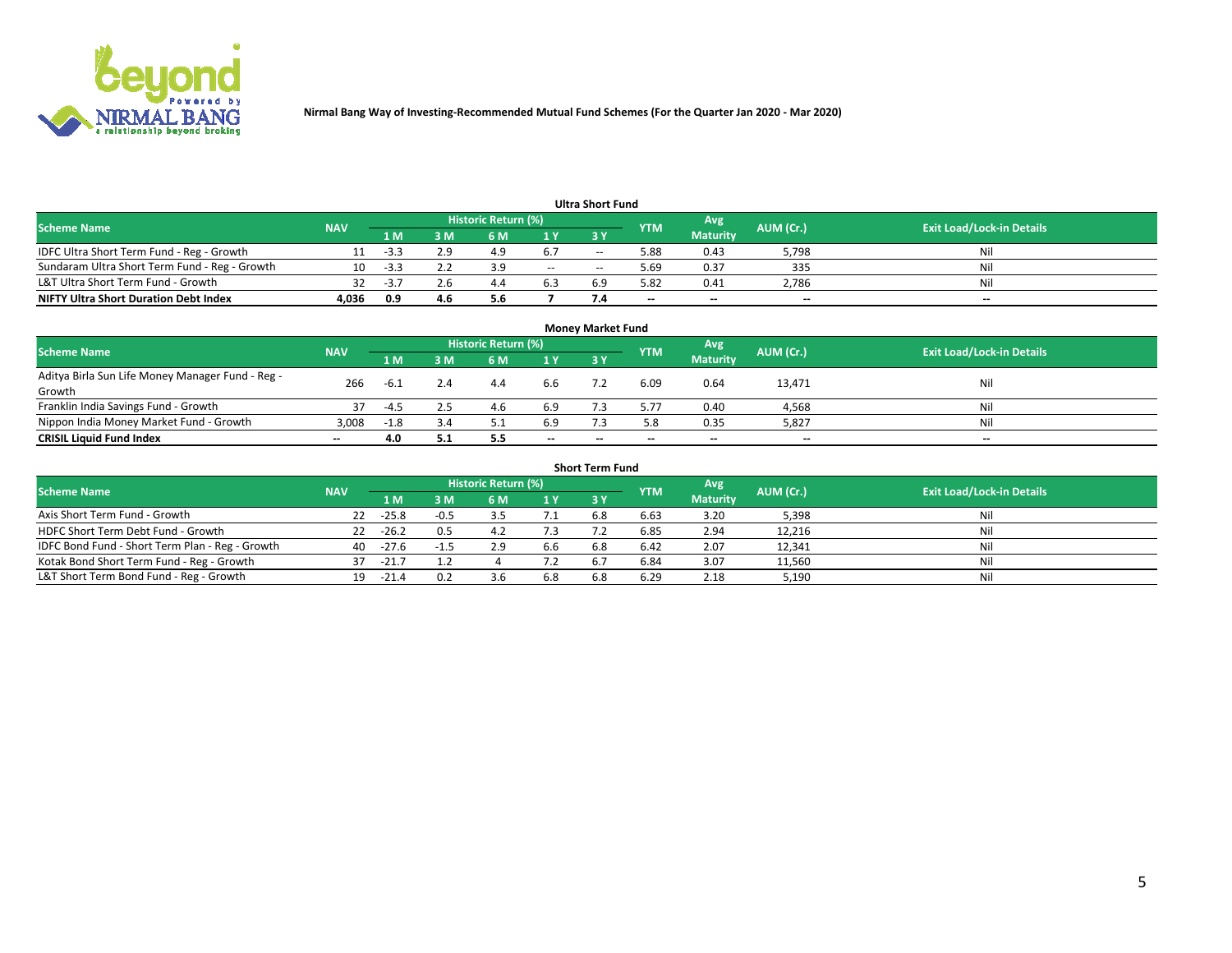

| <b>Low Duration Fund</b>                  |            |         |     |                     |                |     |            |                 |           |                                  |  |  |  |
|-------------------------------------------|------------|---------|-----|---------------------|----------------|-----|------------|-----------------|-----------|----------------------------------|--|--|--|
| <b>Scheme Name</b>                        | <b>NAV</b> |         |     | Historic Return (%) |                |     | <b>YTM</b> | Avg             | AUM (Cr.) | <b>Exit Load/Lock-in Details</b> |  |  |  |
|                                           |            | 1 M     | sм  | 6 M                 | 1 <sub>V</sub> | 3 Y |            | <b>Maturity</b> |           |                                  |  |  |  |
| Axis Treasury Advantage Fund - Growth     | 2.221      | $-12.2$ |     |                     | 6.8            |     |            | 0.97            | 5,894     | Nil                              |  |  |  |
| Canara Robeco Savings Fund - Reg - Growth |            | $-11.7$ | 0.8 |                     |                |     | 88.د       | 0.88            | 1,127     | Nil                              |  |  |  |
| IDFC Low Duration Fund - Reg - Growth     | 28         | $-97$   |     |                     |                |     | 5.93       | 1.02            | 6,222     | Nil                              |  |  |  |

| <b>Banking &amp; PSU Bond Funds</b>            |            |         |    |                            |     |           |            |                 |           |                                  |  |  |  |
|------------------------------------------------|------------|---------|----|----------------------------|-----|-----------|------------|-----------------|-----------|----------------------------------|--|--|--|
| <b>Scheme Name</b>                             | <b>NAV</b> |         |    | <b>Historic Return (%)</b> |     |           | <b>YTM</b> | Avg             | AUM (Cr.) | <b>Exit Load/Lock-in Details</b> |  |  |  |
|                                                |            | 1 M     | sм | 6 M                        |     | <b>3Y</b> |            | <b>Maturity</b> |           |                                  |  |  |  |
| HDFC Banking and PSU Debt Fund - Reg - Growth  | 1b         | $-31.$  |    |                            |     |           | 7.00       | 3.10            | 5,323     | Ni                               |  |  |  |
| Kotak Banking and PSU Debt Fund - Reg - Growth | 46         | $-28.0$ |    |                            | 8.3 |           |            | 3.58            | 5,225     | Ni                               |  |  |  |
| IDFC Banking & PSU Debt Fund - Reg - Growth    |            | $-35.7$ |    |                            |     |           | 6.56       | 3.02            | 14.069    | Ni                               |  |  |  |

| <b>Corporate Bond Funds</b>                         |            |         |     |                     |      |     |            |                 |           |                                                         |  |  |  |
|-----------------------------------------------------|------------|---------|-----|---------------------|------|-----|------------|-----------------|-----------|---------------------------------------------------------|--|--|--|
| <b>Scheme Name</b>                                  | <b>NAV</b> |         |     | Historic Return (%) |      |     | <b>YTM</b> | Avg             | AUM (Cr.) | <b>Exit Load/Lock-in Details</b>                        |  |  |  |
|                                                     |            | 1 M     | 8 M | 6 M                 | 1 Y  | 3 Y |            | <b>Maturity</b> |           |                                                         |  |  |  |
| ICICI Prudential Corporate Bond Fund - Reg - Growth | 20         | $-20.5$ | 1.4 | 4.4                 | 7.6  |     | 6.61       | 2.50            | 13,243    | Nil                                                     |  |  |  |
| L&T Triple Ace Bond Fund - Reg - Growth             |            | $-41.9$ | 2.4 |                     | 10.5 |     |            | 8.45            | 3,081     | If redeemed bet. 0 Month to 3 Month; Exit Load is 0.5%; |  |  |  |
| Kotak Corporate Bond Fund - Std - Growth            | 2,639      | $-19.1$ | 0.4 |                     |      |     | 6.51       | 1.61            | 4,840     | Nil                                                     |  |  |  |

| <b>Credit Risk Fund</b>                    |            |         |        |                     |     |     |            |                 |           |                                                           |  |  |
|--------------------------------------------|------------|---------|--------|---------------------|-----|-----|------------|-----------------|-----------|-----------------------------------------------------------|--|--|
| <b>Scheme Name</b>                         | <b>NAV</b> |         |        | Historic Return (%) |     |     | <b>YTM</b> | Avg             | AUM (Cr.) | <b>Exit Load/Lock-in Details</b>                          |  |  |
|                                            |            | 1 M     | I M    | 6 M                 | 1 Y | 3Y  |            | <b>Maturity</b> |           |                                                           |  |  |
| ICICI Prudential Credit Risk Fund - Growth |            | $-20.3$ | 2.5    | 6.5                 |     |     | 9.08       | 2.23            | 12,872    | If redeemed bet. 0 Year to 1 Year; Exit Load is 1%;       |  |  |
| Kotak Credit Risk Fund - Reg - Growth      |            | $-39.9$ | $-3.8$ |                     | 5.8 | 6.3 | 8.49       | 2.66            | 5,280     | If redeemed bet. 0 Year to 1 Year; Exit Load is 1%;       |  |  |
|                                            |            |         |        |                     |     |     |            |                 |           | If redeemed bet. 0 Month to 12 Month; Exit Load is 3%; If |  |  |
| SBI Credit Risk Fund - Growth              |            | -19.6   |        |                     | 4.8 |     | 8.4        | 2.45            | 5,083     | redeemed bet. 12 Month to 24 Month; Exit Load is 1.5%; If |  |  |
|                                            |            |         |        |                     |     |     |            |                 |           | redeemed bet. 24 Month to 36 Month; Exit Load is 0.75%;   |  |  |